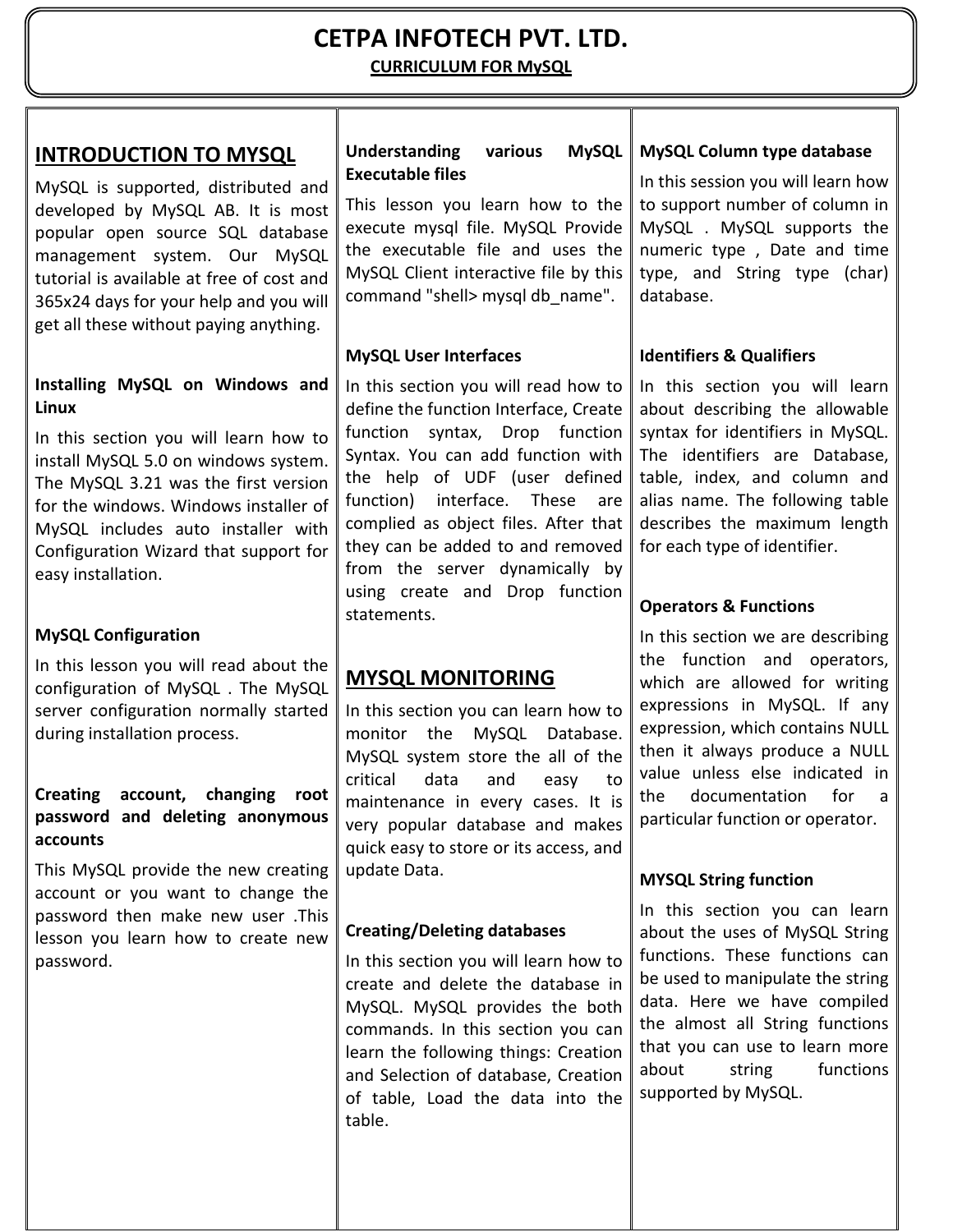| <b>SELECT Statement</b><br>In this lesson you will be learn how to<br>use SELECT statement in MySQL and<br>you can also learn how to use SELECT<br>statement with WHERE clause. The<br>SELECT statement is used to retrieve<br>the records from the table.<br>all columns or specific<br><b>Selecting</b><br>columns                                                                                                                                                                                                                                                                                                                                                                       | <b>Views</b><br>VIEW is a virtual table, which acts<br>like a table but actually it contains<br>no data. That is based on the result<br>set of a SELECT statement. A VIEW<br>consists rows and columns from one<br>or more than one tables. A VIEW is<br>a query that's stored as an object. A<br>VIEW is nothing more than a way to<br>select a subset of table's columns.                                                                                                                                                                                                                                                                                                                     | Transaction means a group of<br>SQL Statements, which executes<br>as a unit. And MySQL either<br>all the<br>statement<br>executes<br>successfully or it doesnt execute<br>anyone. This can be achieved by<br>the commit and rollback.<br><b>Account</b><br><b>Management</b><br><b>Statements</b>                                                                                                             |
|--------------------------------------------------------------------------------------------------------------------------------------------------------------------------------------------------------------------------------------------------------------------------------------------------------------------------------------------------------------------------------------------------------------------------------------------------------------------------------------------------------------------------------------------------------------------------------------------------------------------------------------------------------------------------------------------|-------------------------------------------------------------------------------------------------------------------------------------------------------------------------------------------------------------------------------------------------------------------------------------------------------------------------------------------------------------------------------------------------------------------------------------------------------------------------------------------------------------------------------------------------------------------------------------------------------------------------------------------------------------------------------------------------|---------------------------------------------------------------------------------------------------------------------------------------------------------------------------------------------------------------------------------------------------------------------------------------------------------------------------------------------------------------------------------------------------------------|
| In this section you will be learn how to<br>create database and create a specific<br>columns in MySQL. And you can also<br>learn about Evaluation and Writing<br>Expression.<br><b>Data Definition Statements</b><br>In this section we will describe you the<br>syntax of most of the Data Definition<br>statements supported by MySQL like<br>CREATE DATABASE, CREATE TABLE,<br>ALTER DATABASE, ALTER TABLE etc.                                                                                                                                                                                                                                                                         | <b>Writing Subqueries</b><br>A subquery can be defined as a<br>query within a query. In other<br>words, any query results that we<br>reuse in another query. Subquery is<br>known<br>as nestee<br>queries<br>or<br>subselects also. Subqueries don?t<br>include any new functionality but<br>the queries are more readable with<br>using subqueries rather than of<br>joins.                                                                                                                                                                                                                                                                                                                    | MySQL<br>account<br>In.<br>user<br>information's<br>are stored<br>in<br>mysql database tables. In this<br>section we will describe you<br>about Create User, Drop User,<br>Grant Syntax, Rename User,<br>Revoke Syntax and Set Password<br>Syntax.<br><b>Table Maintenance Statements</b><br>In this section we are covering<br>the topics like ANALYZE TABLE,<br>BACKUP TABLE, CHECK TABLE,                  |
| <b>Data Manipulation Statements</b><br>Data Manipulation Statement is used<br>to retrieve, insert, update and delete<br>the records in a database. All database<br>users will use these commands during<br>routine operation of the database. In<br>this section we are describing the all<br>Data Manipulation Statements:<br>Joins<br>When you select the data from more<br>than one table this is known as<br>Joining. A join is a SQL query that is<br>used to select the data from more<br>than one table or views. When you<br>define multiple tables or views in the<br>FROM clause of a query the MySQL<br>performs a join that linking the rows<br>from multiple tables together. | <b>LOCKING ISSUES</b><br>MySQL can manage the contention<br>for table contents by using Internal<br>and External Locking. Internal<br>Locking can be performed in the<br>MySQL server itself for managing<br>the contention for table content by<br>multiple threads. External locking is<br>performed when server and other<br>programs lock the table files for<br>coordinating among themselves<br>which program may access the<br>tables at which time.<br>MySQL Transactional and Locking<br><b>Statements</b><br>MySQL5.0<br>local<br>supports<br>transactions<br>by statements<br>like<br><b>START</b><br>TRANSACTION,<br><b>SET</b><br>AUTOCOMMIT,<br><b>COMMIT</b><br>and<br>ROLLBACK. | CHECKSUM TABLE, OPTIMIZE<br>TABLE, REPAIR TABLE,<br>and<br><b>RESTORE TABLE Syntax.</b><br><b>SET Syntax</b><br>SET statement is used for<br>assigning the values for different<br>types of variables which affects<br>the operation of your client or<br>the server. In this section we are<br>describing you the use of SET<br>statement to assign the values<br>for system variables or user<br>variables. |

1